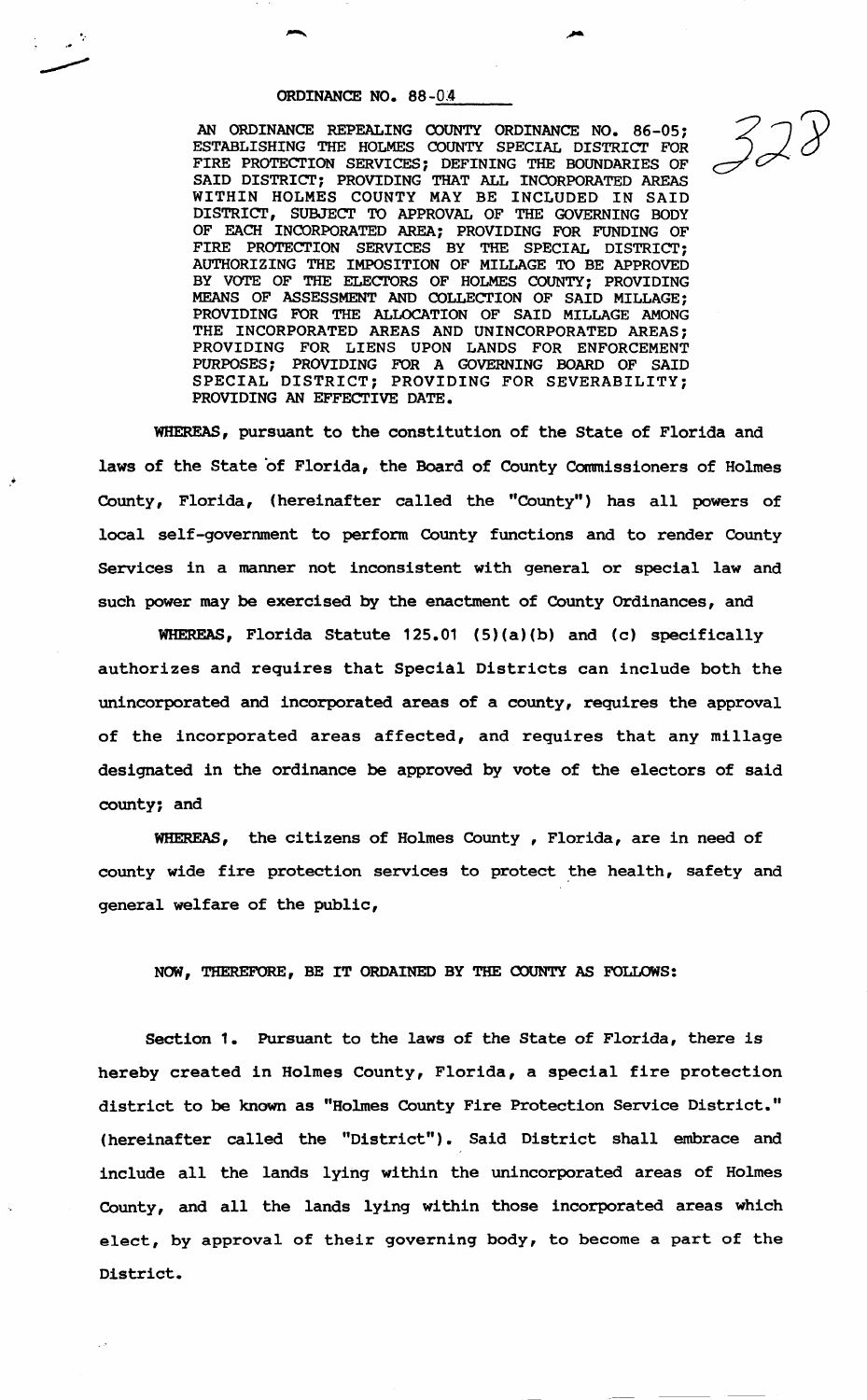Section 2. The business and affairs of said District shall be conducted and administered by the County. The Commissioners of the County shall not receive any additional compensation for their services as such. The County may also include elected officials of the governing body of those incorporated areas included in the District on the governing body of the District.

-

Section 3. The District shall have the right, power and authority to levy an annual special tax millage, subject to the approval of the electors of Holmes County, Florida, said tax millage not to exceed one-half  $(\frac{1}{2})$  mill, against each parcel of real property in Holmes County, Florida.

Section 4. For the Tax year 1988, the County shall, prior to November 10, 1988, set the amount of millage to be levied and certify the amount to the Holmes County Tax Collector. This section shall be subject to approval by the electors in a special referendum to be placeQ on the ballot for the November 8, 1988, general election. In all future tax years, the District shall set the amount of millage to be levied and certify the amount to the Holmes County Tax Collector prior to October 1 of each year.

Section 5. All special assessments of millage hereunder shall be based on property ownership as of January 1 of each year. The taxes levied each year shall be for the tax year beginning January 1 and ending December 31.

Section 6. It shall be the duty of the County Tax Collector to collect said assessments of millage against all parcels of real property appearing on the Holmes County Tax Roll, and to deliver the whole of such proceeds of such collection, less his statutory collection fee, if any, to the County.

Section 7. Such special millage levy shall be a lien upon the lands so assessed prior in dignity to all other liens and assessments against said lands, save and except general County taxes and other special millages levied prior to the date of this assessment, until said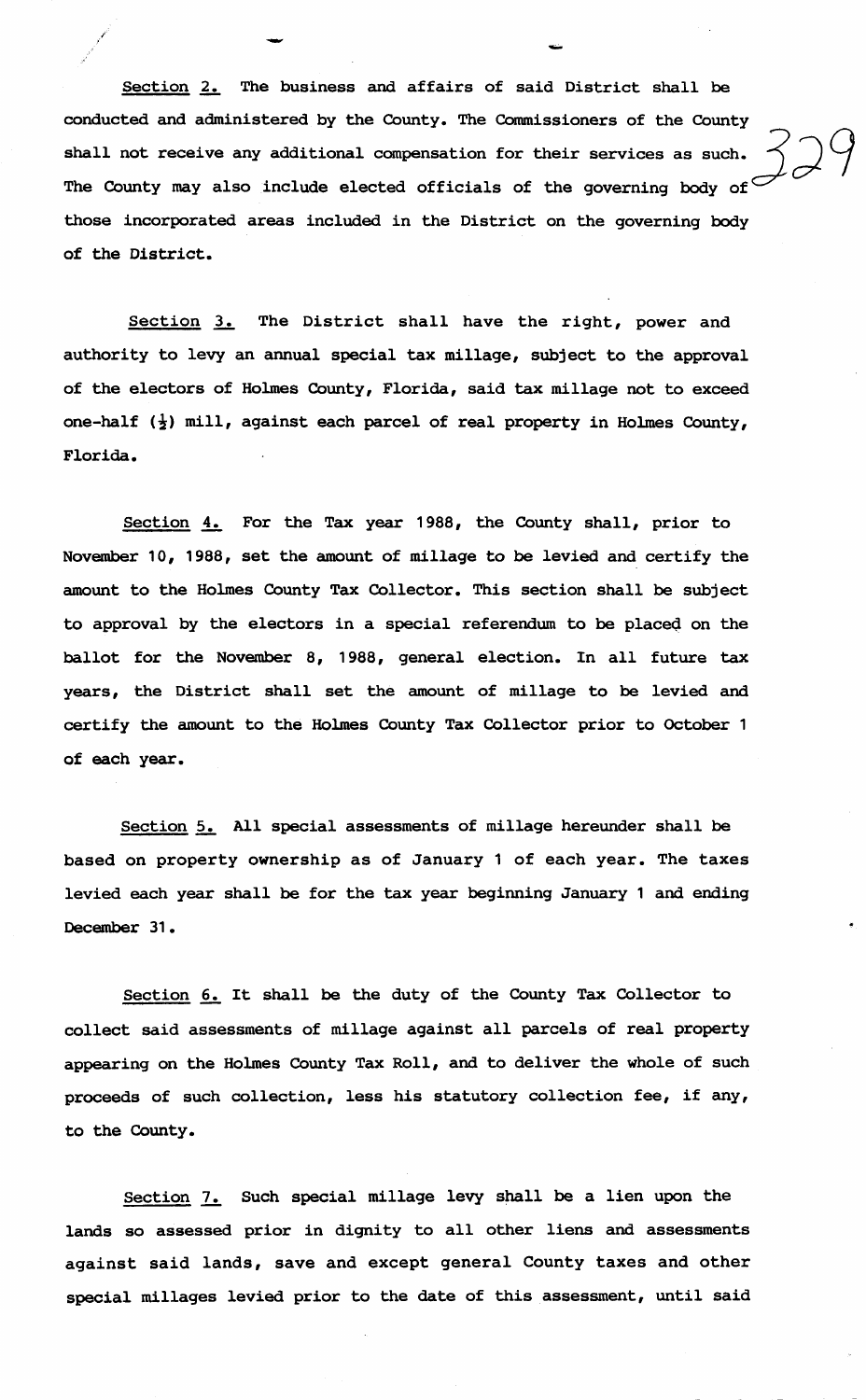assessments are paid. Said assessments shall become a lien on said lands *33D*  from October 1, of the year for which that assessment is made and shall be payable on or after November 1 of the same year without discounts to the Tax Collector, but shall not become delinquent unless unpaid on April 1, of the following year. The County Tax Collector shall, upon payment of the county taxes against any property subject to said special assessments, collect such special assessments, unless such special assessments shall have been sooner paid.

∍

Section 8. In the event any special assessment levied hereunder is not paid on or before the first day of April of the year following that for which said assessment is made, said delinquent assessments shall bear interest from said date at the same rate per annum provided by law upon county taxes until paid, may be foreclosed in like manner as provided by law for the foreclosure of mortgages or other liens, and any one or more of said delinquent assessments and liens may be foreclosed in one suit. The suit may be instituted and maintained by the governing body of the District, which shall be the County. In the event of the institution of a suit for foreclosure, the County shall be entitled to a reasonable attorney's fee for the services of its attorney in the suit, which attorney's fee shall be deemed part of the cost of said suit, and the District shall have a lien upon said property for the amount of said fee to be allowed by the Court.

...

Section 9. That portion of the special tax levied and collected on property lying within the incorporated limits of a municipality shall be distributed to the governing body of said municipality to be used for providing fire protection within said municipality , and within that certain unincorporated area surrounding said municipality which area shall be designated in an inter-local agreement to be entered into between the County and said municipality. That portion of the special tax levied and collected on property ling within the unincorporated area of Holmes County shall be used to provide fire protection anywhere in Holmes County, Florida, at the discretion of the District.

Section 10. No funds of said District shall be used for any purpose other than fire protection, including facilities, equipment,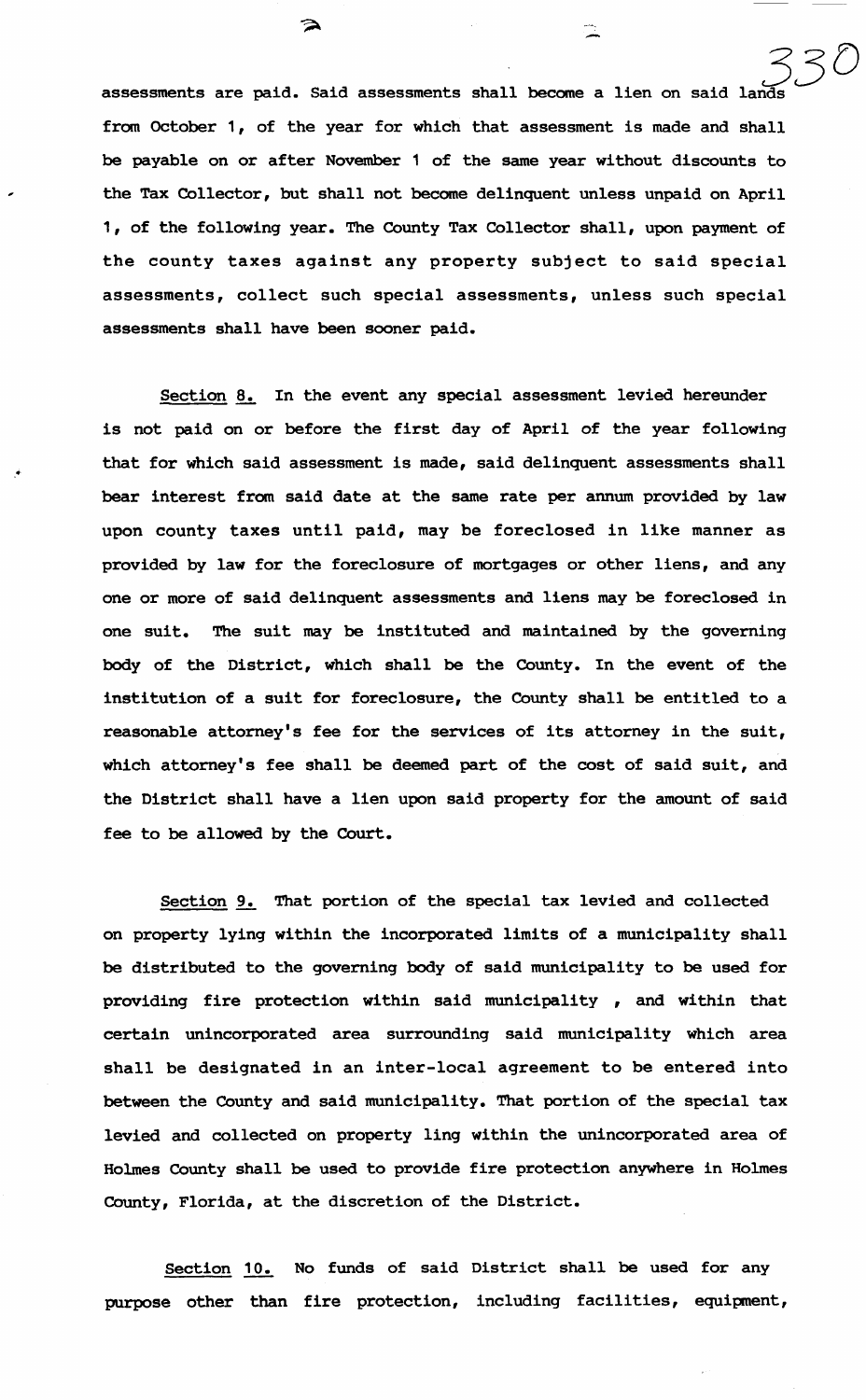supplies, salaries and expenses in connection therewith.

Section 11. The County, as the governing body of the District, shall have the power and authority to acquire by gift, lease or purchase any property, real or personal , as is deemed necessary for the purpose of said District, and to make and enter into contracts with firms and individuals, natural or corporate, relating to any and all purposes of the District, except that the various municipalities shall have the authority to hire personnel to provide the services within the municipalities.

-

Section 12. The County may provide for exemption from such assessments certain indigents who apply for the exemption and who meet the financial criteria hereinafter established by the County. Any person seeking an exemption based on indigencies shall apply to the County prior to October 1 of each year and shall furnish the County such financial information and data as may be required by the County in order for it to make a determination of the elegibility of the applicant for the exemption.

Section 13. Any special tax millage to be imposed by this ordinance shall become effective only after approved by the electors of Holmes county is a referendum to be placed on the ballot of the generel election to be held November 8, 1988.

Section 14. If any clause, section or provision of this Ordinance shall be declared to the unconstitutional or invalid for any cause or reason, the same shall be eliminated from this Ordinance, and the remaining portion of said Ordinance shall be in force and effect and shall be followed as if such invalid portion had not been incorporated herein.

Section 15. This Ordinance shall become effective as provided by law, except that no levy of millage hereunder shall be made until and unless the same shall be approved by the electors of Holmes County in a referendum to be placed on the ballot of the general election to be held on November 8, 1988.